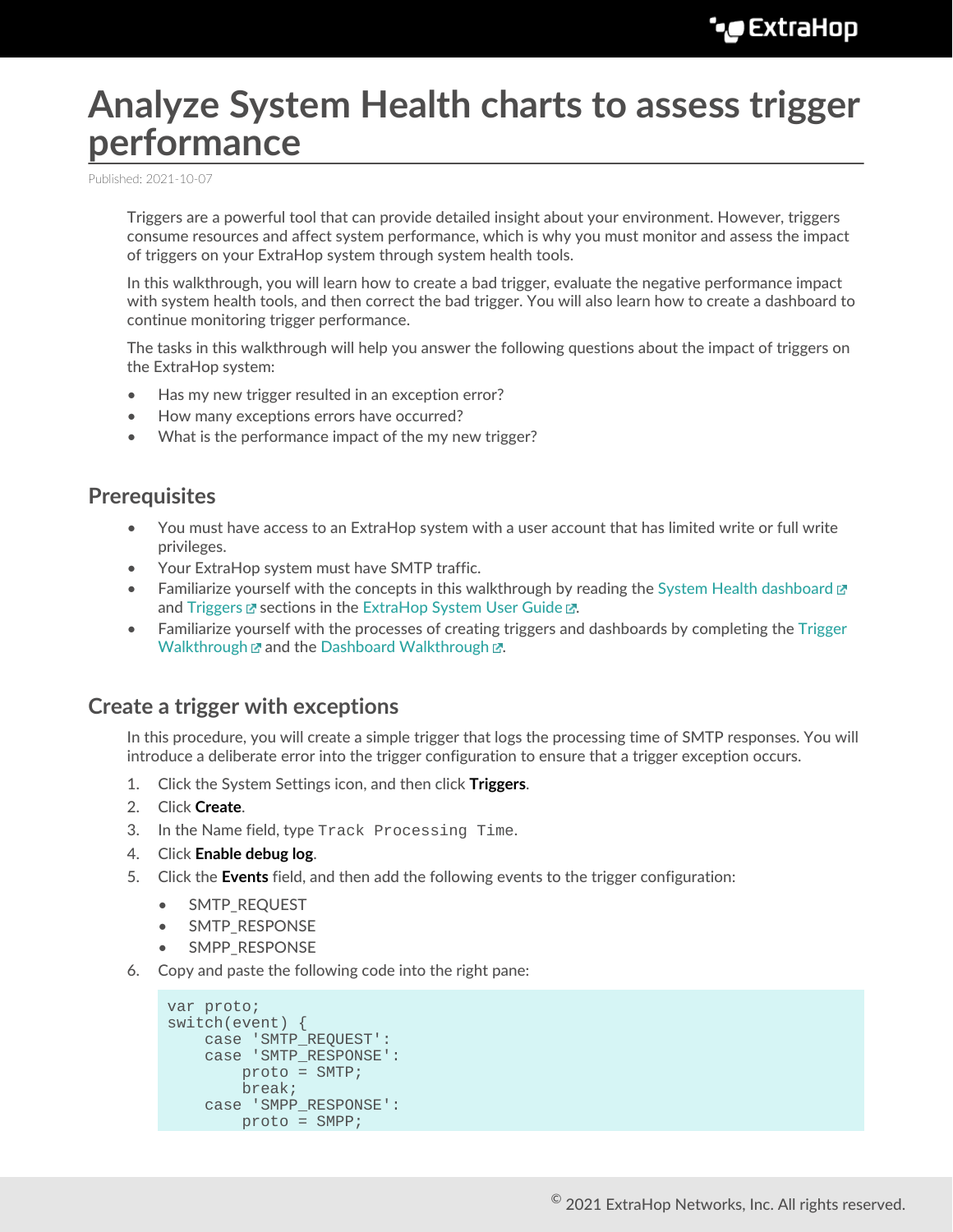## **'•@** ExtraHop

```
 break; 
} 
if (!proto || !proto.processingTime) {
     debug('Processing Time = ' + proto.processingTime + " on " + event);
}
```
- 7. Click Show Advanced Options, and then select **Assign to all devices**.
- 8. Click **Save**.

A confirmation message appears that states that the trigger script contains errors. Ignore the message for the purposes of this walkthrough.

9. Click **Save Trigger**.

#### **Next steps**

Let the trigger run for at least ten minutes, and then check the System Health dashboard.

**Tip:** Always check trigger performance charts on the System Health dashboard after you create a new trigger or modify an existing one. By only checking trigger results, such as metrics on a custom dashboard or record queries, you might miss the full picture. For example, a trigger might appear to collect metrics as expected, but might also be consuming a large amount of resources, which could block the trigger queue and lead to triggers getting dropped from the queue.

## **Review trigger charts on the System Health dashboard**

The System Health dashboard contains charts that pertain to the health and performance of ExtraHop system components and services. In this procedure, you will consult trigger performance charts on the System Health dashboard to check the impact of the trigger you created in the previous section.



**Note:** The performance results reported for the example trigger on your system will differ from the results displayed in this section.

- 1. In the upper right corner of the window, click the System Settings icon **and then select System Health**.
- 2. Scroll down to the Triggers region of the dashboard and locate the Trigger Details chart. This chart lists the most active triggers on your system along with the cycles, executes, and exceptions associated with those triggers.

| <b>Trigger</b>                   | Trigger Cycles ↓ | <b>Trigger Executes</b> | <b>Trigger Exceptions</b> |
|----------------------------------|------------------|-------------------------|---------------------------|
| no_cluster: HTTP                 | 13,961,591,464   | 293,620                 | 0                         |
| no cluster: System               | 13,486,481,553   | 587.356                 | 0                         |
| no cluster: Protocols            | 721,440,475      | 293,620                 | 0                         |
| no_cluster:Track Processing Time | 253,942,450      | 4.872                   | 2,436                     |

#### Trigger Details ~

- 3. Locate your Track Processing Time trigger and look at the following information:
	- a) Compare the values in the Trigger Executes and Trigger Exceptions columns. This information reveals that half of the time the trigger runs, an exception occurs. Because this trigger does not run very often, the impact is not critical. However, if the trigger were modified to run on a popular event such as HTTP, the impact could be extreme.
	- b) Compare the value in the Trigger Cycles column with the same value for other triggers running on your system. This information reveals that the average number of cycles consumed by the trigger is relatively low compared to other running triggers. High cycle consumption can indicate that a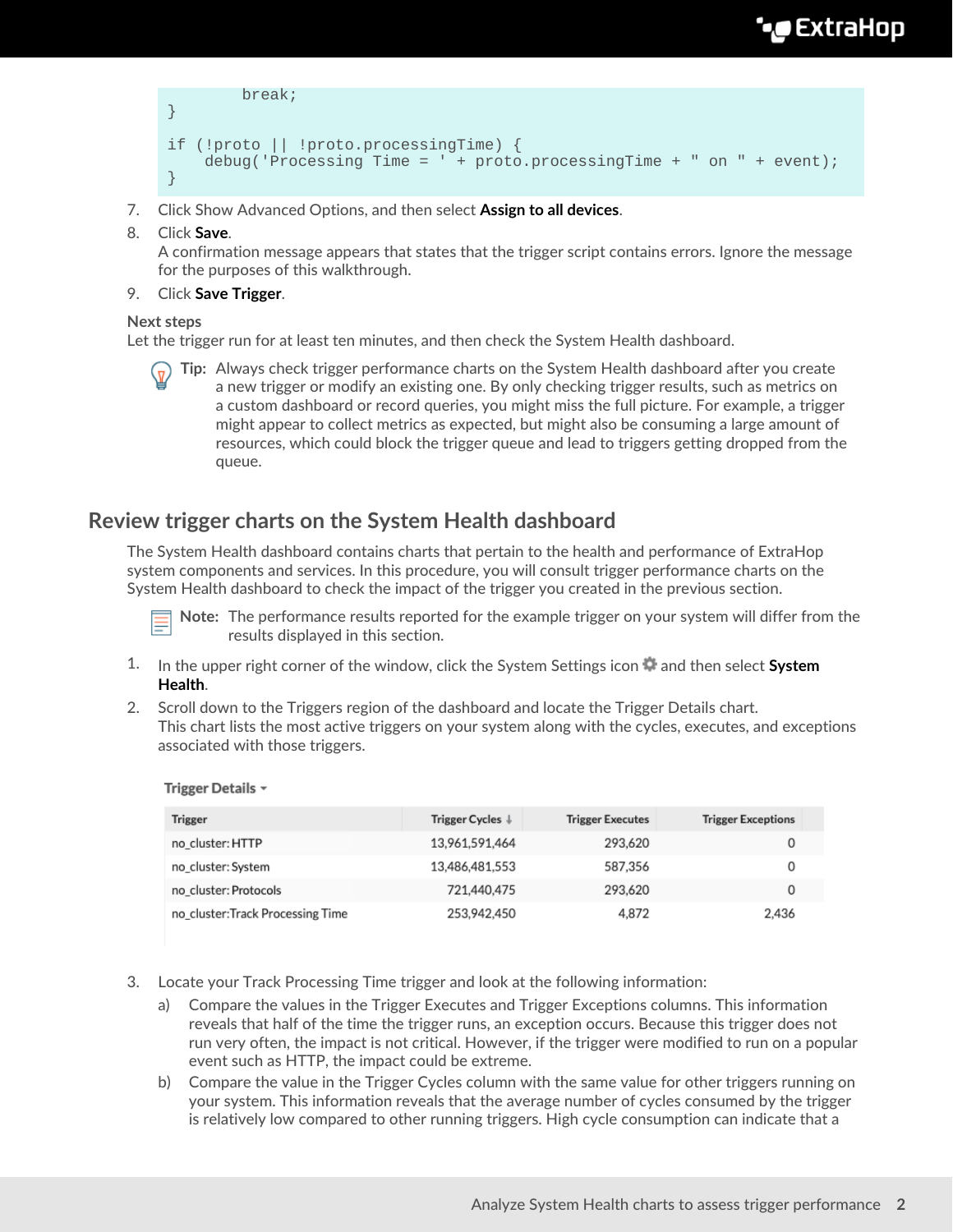trigger script is not efficient and might be prone to stall, causing triggers in the queue to back up and drop from the queue.

4. Scroll down the System Health dashboard and locate the Trigger Exceptions by Trigger chart. The chart displays the Track Processing Time trigger you created, similar to the following figure:



This chart displays which triggers have exceptions and the number of exceptions generated in the specified time range. Timestamps can help you locate exception error messages in the debug log.

**Tip:** To highlight a single line in the chart, click the name of the trigger, and then select Hold Focus from the drop-down menu.

5. Scroll up on the System Health dashboard and locate the Trigger Load by Trigger chart. This chart lists the percentage of cycles on the ExtraHop system that are being consumed by each trigger.



This data helps you identify if there are increases in resource consumption, if the trigger is running more often than others, and if trigger exceptions are occurring. It is important to check the trigger load for consistent surges in resource consumption, especially if consumption is close to the maximum amount of memory available for running triggers. If the amount of trigger memory is low, you might not be able to run new triggers.

## **Fix the trigger and view results on the System Health page**

In this procedure, you will view exceptions in the trigger debug log that identify where the problem occurs in the trigger script, and then you will resolve the error.

- 1. In the upper right corner of the window, click the System Settings icon and then select Triggers.
- 2. Click **Track Processing Time** to open the trigger.
- 3. Click the **Debug Log** tab.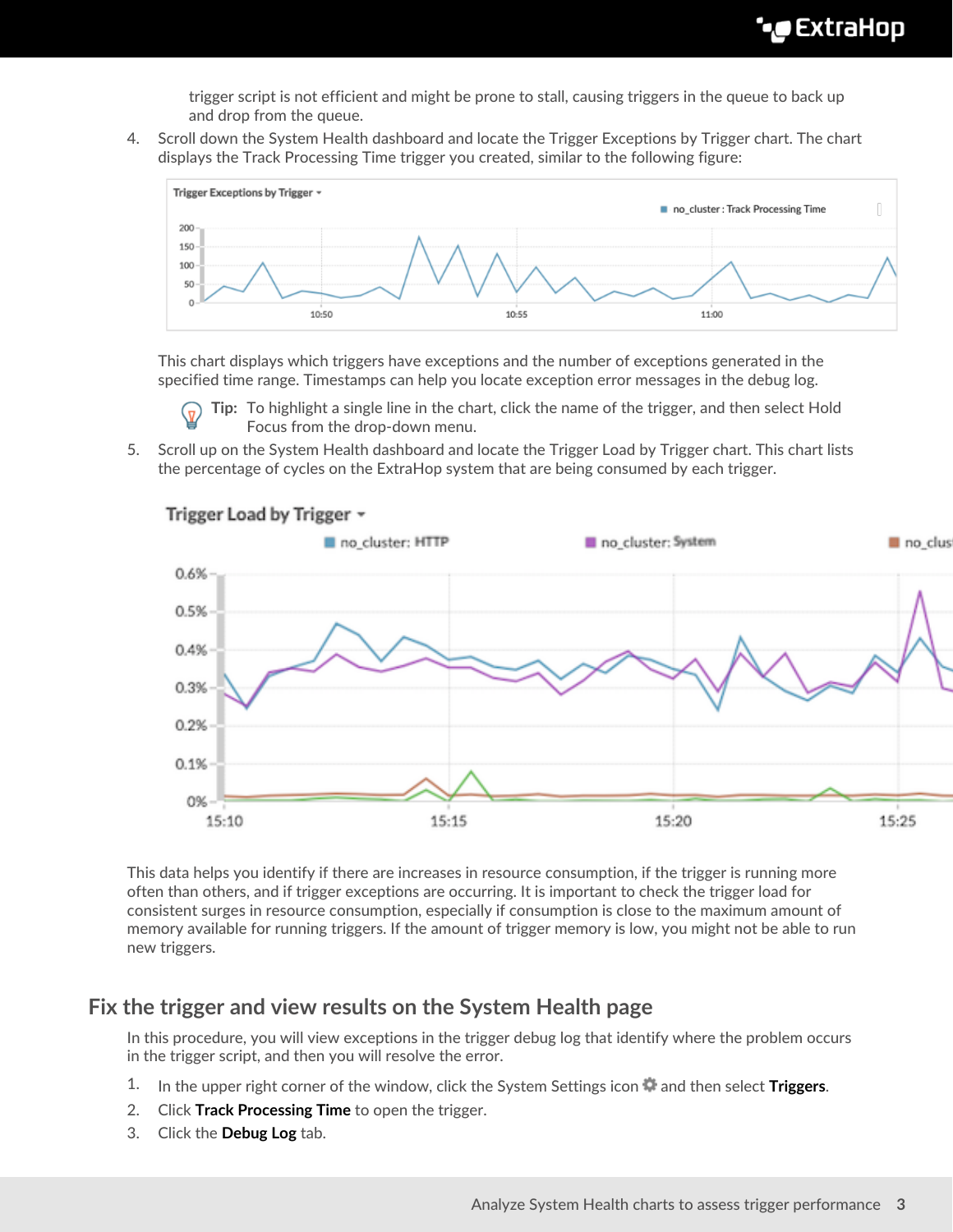In this walkthrough, the debug log displays output similar to the following figure:

| PROBLEMS <b>@0</b> A 0 |                                                              | <b>DEBUG LOG</b> |  |  |  |  |                                                                                          |  |
|------------------------|--------------------------------------------------------------|------------------|--|--|--|--|------------------------------------------------------------------------------------------|--|
|                        |                                                              |                  |  |  |  |  | [Tue Jun 18 13:16:09] Line 11: Uncaught Error: Action is not valid on event SMTP REQUEST |  |
|                        |                                                              |                  |  |  |  |  | [Tue Jun 18 13:16:09] Line 11: Uncaught Error: Action is not valid on event SMTP REQUEST |  |
|                        | [Tue Jun 18 13:16:29] Processing Time = NaN on SMTP RESPONSE |                  |  |  |  |  |                                                                                          |  |
|                        |                                                              |                  |  |  |  |  | [Tue Jun 18 13:16:49] Line 11: Uncaught Error: Action is not valid on event SMTP REQUEST |  |
|                        |                                                              |                  |  |  |  |  | [Tue Jun 18 13:16:56] Line 11: Uncaught Error: Action is not valid on event SMTP REOUEST |  |

4. Scroll through the log and look for entries flagged as Uncaught Error. Each error message includes the timestamp when the error occurred, the line number in the script that resulted in the error, and a description of the error.

You should see the following error message in the log:

Line 12: Uncaught Error: Action is not valid on event SMTP\_REQUEST.

**Tip:** In addition to exception errors, the debug log also displays uncaught syntax errors, such as an unexpected curly brace, or a type error, such as an invalid value.

5. Click the **Editor** tab, and then locate line 12 in the script to identify the action that is invalid on SMTP requests. In the following figure, line 12 shows that the action is to access the processingTime property on events:

```
(!proto || !proto.processingTime) {
         debug('Processing Time = ' + proto.processingTime + " on " + event);
14
```
This information combined with the information from debug log error messages shows that accessing the processingTime property is invalid on SMTP request events.

- 6. Remove the unsupported SMTP event from the script and the trigger configuration by completing the following steps:
	- a) Delete the following line from the trigger script:

case 'SMTP\_REQUEST':

- b) Click the **Configuration** tab.
- c) Delete SMTP\_REQUEST from the Events field.
- 7. Click **Save and Close**.
	- The trigger is saved without displaying a validation error.
- 8. In the upper right corner of the window, click the System Settings icon **and then select System Health**.
- 9. Wait 5-10 minutes, and then scroll to the Trigger Exceptions chart that should look similar to the following figure:

Trigger Exceptions by Trigger ~



Analyze System Health charts to assess trigger performance **4**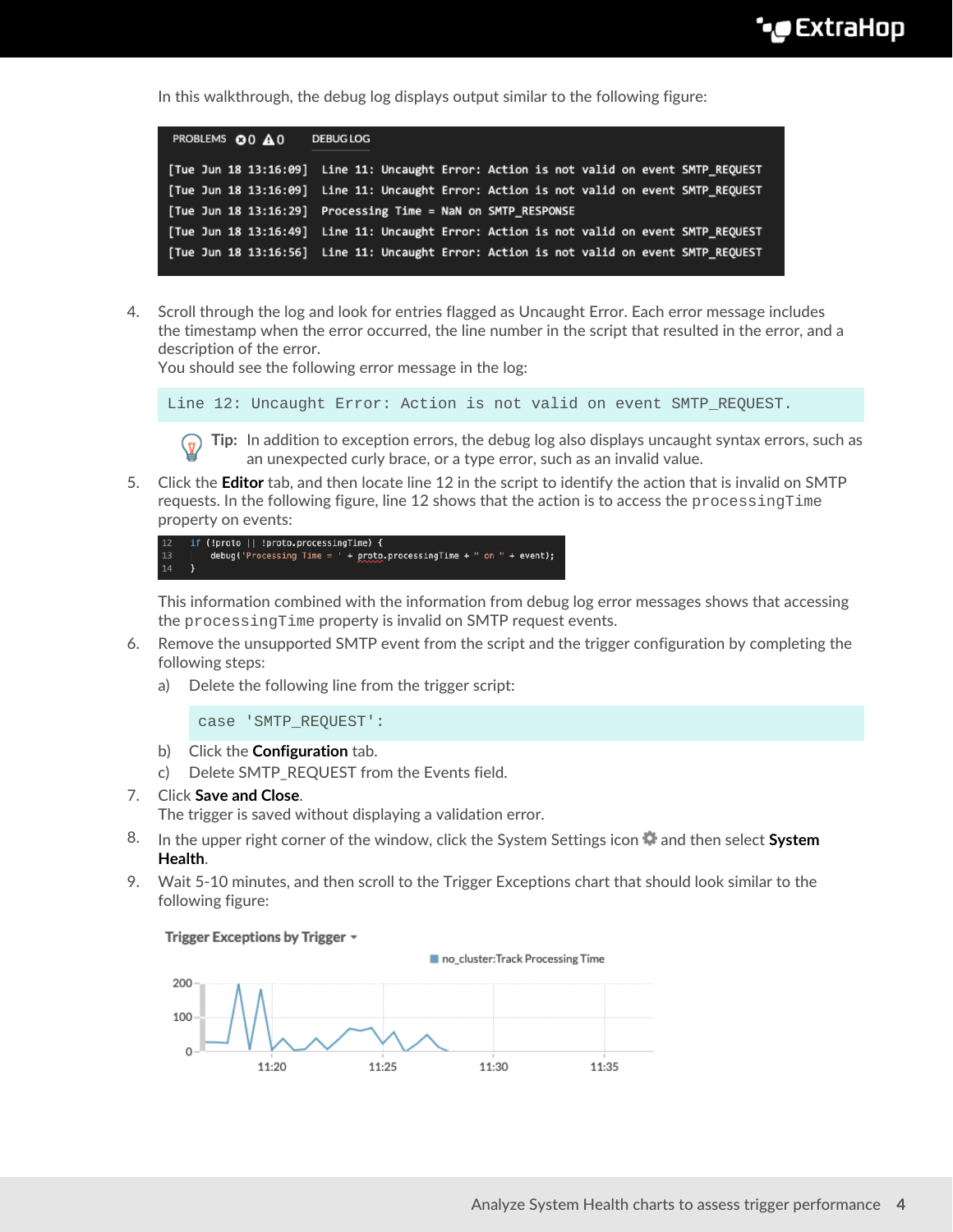## **Create a trigger performance dashboard**

In this section, you will create a custom trigger performance dashboard and add several charts discussed in this walkthrough.

Adding system health metrics to a dashboard enables you to customize how you view the data such as choosing the chart type, adding chart notes and tips in text boxes, or adding multiple metrics to a chart.

If you are unfamiliar with creating dashboards, complete the Dashboard Walkthrough  $\mathbb{Z}$ . For comprehensive information and procedures for creating and customizing dashboards, see the [Dashboards](https://docs.extrahop.com/8.7/eh-web-ui-guide/#dashboards)  $\alpha$  section of the [ExtraHop System User Guide .](https://docs.extrahop.com/8.7/eh-web-ui-guide/)..

- 1. Click **Dashboards** at the top of the page.
- 2. Click the command menu **i** in the upper-right corner, and select **New Dashboard**.
- 3. In the Title field, type Trigger Performance.
- 4. Click **Create**.
- 5. Click the empty chart widget in your newly created dashboard to launch the [Metric Explorer](https://docs.extrahop.com/8.7/eh-web-ui-guide/#metric-explorer)  $\mathbb{Z}$ .
- 6. Click **Add Source**.
- 7. Click the **Any Record Type** drop-down menu and select **Appliances**.
- 8. From the list, select the name of the ExtraHop system you want.
- 9. In the Metrics field, type Trigger, and then select **Capture System Health Trigger Exceptions by Trigger** from the list.
- 10. Click **Save** to return to your dashboard. The chart should look similar to the following figure:



#### Network Trigger Exceptions by Trigger

- 11. Drag a new chart widget to the region and configure the chart by completing the following steps:
	- a) Select the same ExtraHop system you specified for the previous chart.
	- b) In the Metrics field, type Triggers, and then select **Capture System Health Trigger Cycles**.
	- c) In the Details section, click **None**, and then select **Trigger**.
	- d) Click **Save**.
- 12. Drag a new chart widget to the region and configure the chart by completing the following steps:
	- a) Select the same ExtraHop system you specified for the previous chart.
	- b) In the Metrics field, type triggers, and then select **Capture System Health Trigger Executes**.
	- c) In the Details section, click **None**, and then select **Trigger**.
	- d) Click **Save**.
- 13. Drag a new chart widget to the region and configure the chart by completing the following steps:
	- a) Select the same ExtraHop system you specified for the previous chart.